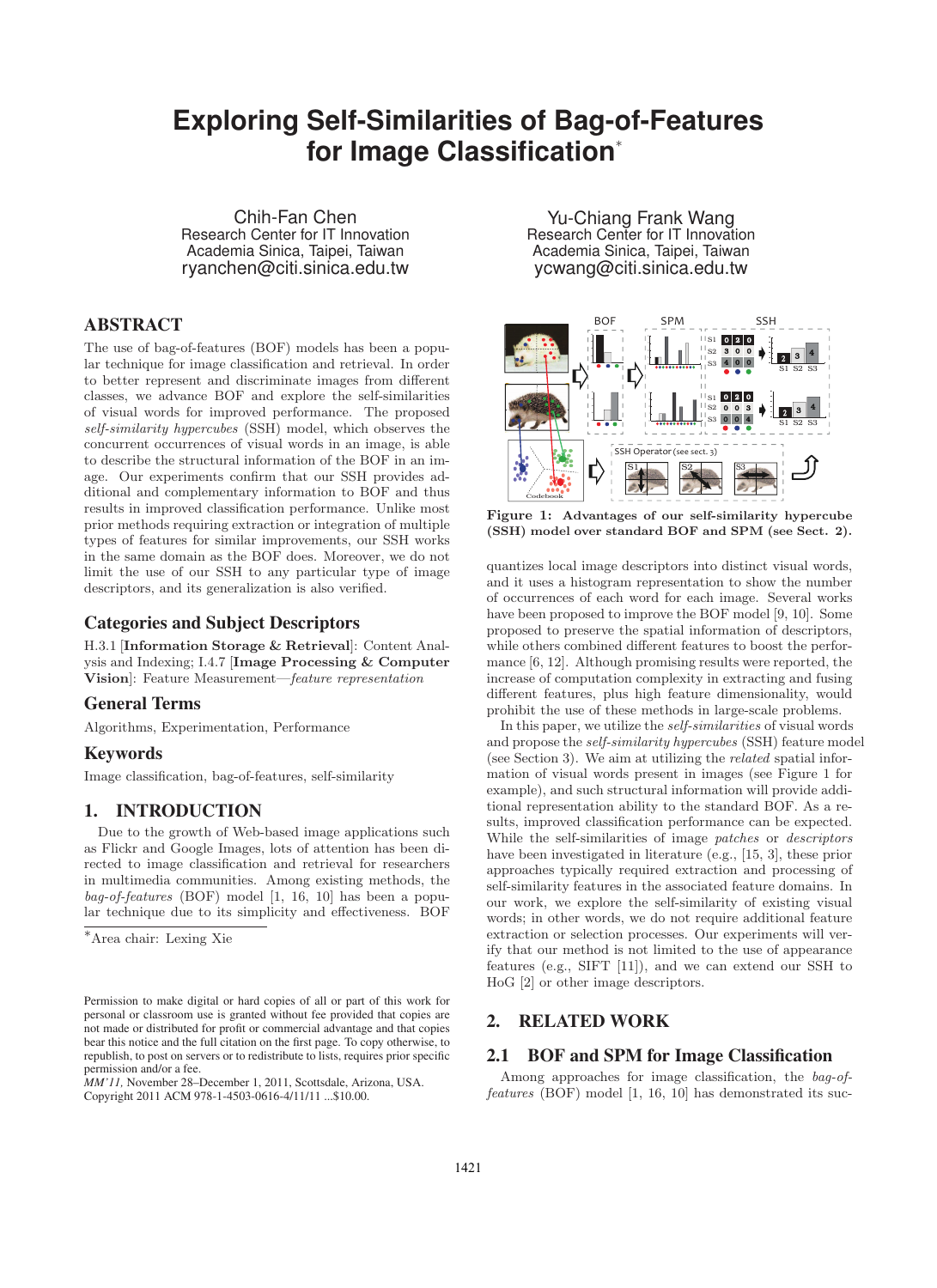cess in recent years. BOF considers each image as a collection of *unordered* local image descriptors. To represent an image, BOF quantizes these descriptors into distinct *visual words*, and it uses a histogram to indicate the number of occurrences of each visual word. To determine the visual words (i.e., *dictionary* or *codebook*) from images, one typically performs k-means, etc. clustering algorithms and divide the image descriptors into distinct groups, and the representative of each group (e.g., cluster mean) is thus considered as a visual word. Once the BOF is obtained, one can design classifiers such as SVM for classification.

As mentioned in [9], BOF discards the spatial order of image descriptors and thus limits the classification performance. To address this problem, spatial pyramid matching (SPM) is proposed to partition an image into several grids in different scales. The BOF models pooled from different grids are concatenated as the final SPM model to preserve the spatial order of local descriptors (and the associated visual words) [9]. However, take a SPM with three image scales for example, the dimension of a SPM feature vector will be  $(1+2^2+4^2)=21$  times larger than that of the BOF, which inevitably increases the computation time.

#### 2.2 Self-Similarity

Figure 1 shows an example in which standard BOF/SPM models are not sufficient to represent different images from the same object category. Comparing the two BOF (or SPM) models, it is obvious that they are not similar to each other due to texture, etc. appearance variations. Shechtman and Irani [15] first proposed to utilize the *local self-similarity* (LSS) of patches present in an image. By exploring the neighborhood of each pixel, LSS uses such information to detect object images containing similar local structures as the query input does. Later, Deselaers *et al.* [3] advocated to construct BOF models on LSS. They learned a codebook based on LSS descriptors, and they utilized the *global* selfsimilarity to describe the structural information of the entire image. In order to achieve improved performance, their method needs to determine and extract self-similarity features prior to the integration of their resulting features and the standard BOF (e.g., from SIFT, HoG [2], or GIST [14] descriptors). In this paper, we advance the self-similarity of the existing BOF models. Unlike [15, 3], our method need not extract different types of features or learn extra codebooks. We aim at exploring the self-similarity of existing visual words, and we do not limit our method to the use of any particular image descriptors. Therefore, our proposed feature model is computationally more preferable than prior works requiring combination of different types of features (e.g., [6]) for improved performance.

# 3. OUR PROPOSED METHOD

#### 3.1 Learning of BOF via Sparse Coding

Since our approach extracts the self-similarities of visual words from the existing BOF model, we briefly discuss the construction of BOF in this subsection. Take the codebook constructed from SIFT features for example (see Figure  $2(a)$ , we first extract dense SIFT descriptors from images, and we quantize these descriptors into distinct visual words. Figure 2(b) shows example quantization results, in which each colored number indicates the visual word assigned to the associated descriptor. Instead of using vector



**Figure 2: Our proposed SSH model. (a) Extracting dense image descriptor for codebook learning. (b) Encoding the descriptors with the associated visual words. (c) Construction of BOF for each grid. (d) Performing** inner products  $S_1, S_2$ , etc. between BOF from different **grids to obtain visual word self-similarities. The final SSH model is determined by Eq. (2).**

quantization (VQ), we apply sparse coding (SC) [13] to construct an over-complete codebook and encode the descriptors accordingly. The final BOF model is produced by the *max-pooling* operation on the encoded descriptors. It has been verified in [17] that such SC-based BOF models outperform those constructed by VQ.

Since the detailed discussion of SC is beyond the scope of this paper, we only highlight this BOF learning process. Suppose that we have  $N$  SIFT descriptors extracted from images, SC learns an over-complete codebook with size  $K$ , which solves the following optimization problem:

$$
\min_{D,\alpha} \sum_{i=1}^{N} \frac{1}{2} ||x_i - A\alpha_i||_2^2 + \lambda ||\alpha_i||_1,
$$
\n(1)

where  $x_i$  is the image descriptor,  $A$  is the codebook with K visual words,  $\alpha_i$  is the associated sparse coefficient vector, and  $\lambda$  controls the sparsity. To produce the final Kdimensional BOF model for an image, all encoded  $\alpha_i$  vectors will be summed up by a dimension-wise max-pooling operation. Once the codebook A is learned during training, we only need to encode the descriptors of the test image and calculate its BOF accordingly. If a SPM model is of interest, a K-dimensional BOF will be pooled from each grid in each image scale. For example, a SPM model with three image scales will result in a  $21K$  dimensional feature vector.

#### 3.2 Learning of Self-Similarity Hypercubes

In this paper, we advocate to explore the *self-similarity* of visual words within the BOF model. We propose to construct the *self-similarity hypercubes* (SSH) features for each image. The purpose of our SSH is to preserve the structural information of visual words present in images, and our experiments will confirm that such information results in improved classification performance. While the term SSH has been used by Deselaers and Ferrari [3], they focus on extracting the global structure of local self-similarity features in *pixel* domain. Our work is very unique, since our SSH extends the existing BOF and does not require to de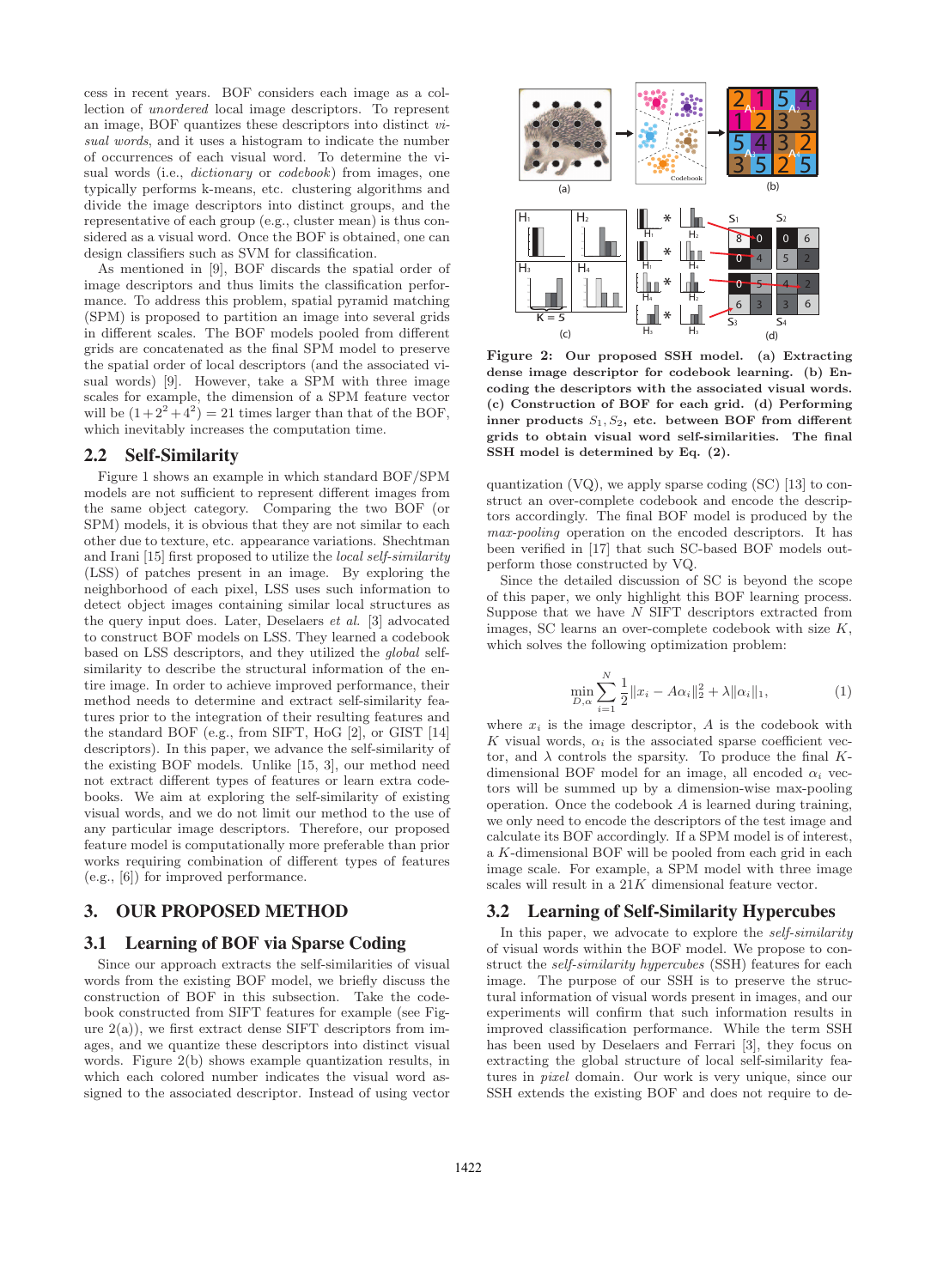termine/extract additional self-similarity features in other domains as [15, 3] did.

To construct our SSH model, we first divide an image into several sub-regions. For example, we segment the input image in Figure 2(a) into  $D \times D = 2 \times 2 = 4$  grids, which are denoted as  $A_1$  to  $A_4$  in Figure 2(b). Recall that the numbers in each grid indicate the visual words assigned to the corresponding image descriptors. As suggest by [17], we construct the BOF models for each grid by max-pooling and produce the four histogram representations  $\{H_1, H_2, H_3, H_4\}$  accordingly (as shown in Figure  $2(c)$ ).

Instead of directly concatenating these representations (like SPM), we exploit the self-similarity of visual words present in different grids. More precisely, we start from  $H_1$  and calculate *inner products* between  $H_1$  and different  $H_i$ . The resulting vector is denoted as  $S_1 = [s_{11}, s_{12}, s_{13}, s_{14}]^T$ , which contains structural information of visual words present in this image. Recall that each attribute in the BOF model  $H_i$  indicates the number of occurrences of each visual word, and the inner product between different  $H_i$  implies the similarity between those BOF models (and the associated visual words) present in an image.

Take  $s_{14}$  for example,  $s_{14} = H_1^T H_4 = 4$ , which calculates the visual word similarity between  $H_1$  and  $H_4$  in Figure  $2(c)$ . More precisely,  $s_{14}$  sums up the numbers of occurrences of each visual word *concurrently* present in grids A<sup>1</sup> and  $A_4$ . Therefore, we have  $s_{14} = 2 \times 2 + 0 = 4$  (i.e., visual word 2 occurs twice, while none of the remaining words are present in both grids). Similarly, we have  $s_{11} = H_1^T H_1 =$  $2\times2+2\times2=8$  representing the visual word self-similarity of grid  $H_1$ . After the calculation for the inner product vector  $S_1$  is complete, we repeat this process for  $S_2$ ,  $S_3$ , etc. We note that, since  $s_{ij} = H_i^T H_j = s_{ji}$ , the final SSH feature can be calcualted as follows:

$$
SSH = [s_{11}, s_{12}, \dots, s_{1D^2}, \dots, s_{(D^2-1)D^2}]^T, \qquad (2)
$$

where  $s_{ij} = H_i^T H_j$ , and D is the number of grids in each direction. As a result, if we divide an image into  $D \times D =$  $4\times4=16$  grids, the dimension of SSH is  $d_{SSH} = C_2^{D^2} + D^2 =$  $D^{2}(D^{2} + 1)/2 = 16 \times 17/2 = 136$ . It is worth noting that, although our SSH is based on the existing BOF model, the dimensionality of SSH is a function of the number of grids  $D^2$ and is *independent* of the dictionary size K. Once the SSH model is obtained, we simply concatenate the BOF/SPM and SSH models and produce the final feature representation for training and testing.

### 4. EXPERIMENTS AND RESULTS

#### 4.1 Datasets

We consider two datasets for object recognition tasks: Caltech-101 [5] and Caltech-256 [7]. We randomly select 15 or 30 images per class for training (i.e.,  $N_T = 15$  or 30). For the remaining images, no more than 50 per class are used for testing. All tests are repeated 10 times, and we present the averaged results with standard deviations. The longer side of each image is resized to 300 pixels ([17] also did this). For dense SIFT extraction, we extract SIFT descriptors from 16  $\times$  16 pixel patches of each image, and the spacing between adjacent patches is 6 pixels. We set  $\lambda$  in (1) as 0.2 for codebook learning. Since we only consider linear SVMs (trained by *liblinear* [4]) for our SSH, our method provides excellent scalability for larger-scale classification problems.



**Figure 3: Performance comparisons on Caltech-101 with** different SSH and codebook sizes. Note that  $D = 0$  cor**responds to the use of standard BOF.**

#### 4.2 Parameters of SSH

As discussed in Sect. 3.2, our SSH exploits visual word self-similarity, and the dimensionality of SSH is a function of the number of grids in an image, i.e.,  $d_{SSH} = D^2(D^2+1)/2$ . Since the construction of our SSH is based on BOF, we also need to select its codebook size  $K$ . Once these parameters are determined (which can be done via cross-validation in practice), we concatenate both BOF and SSH models to form the final feature for classification.

Figure 3(a) shows the recognition performance on Caltech-101 using different D values. We note that  $D = 0$  represents the standard BOF (we choose  $K = 2048$ ), and the corresponding accuracy is considered as the baseline (shown in dotted lines). For  $D > 0$ , our method produces a feature vector BOF + SSH, which is of size  $K + d_{SSH}$ . From this figure, we observe the increase of accuracy when D goes up. However, for the use of finer grids  $(D > 8$  or  $D^2 > 64$ ) in SSH, we did not observe remarkable improvement in accuracy (while a much longer feature vector will be produced). Therefore, we choose  $D = 8$  for our SSH, and the dimension of the final feature vector BOF + SSH is  $K + d_{SSH} = 2048 + 64(64 + 1)/2 = 2048 + 2080 = 4128.$ 

Figure 3(b) shows the recognition performance using different codebook sizes  $K$ . It can be seen that, compared with the standard BOF, our approach consistently achieved improved recognition, and such improvements become more significant when smaller  $K$  values are of use. From the above results, we validate that additional structural information of visual words provided by our SSH indeed exhibits complementary classification ability, and thus improved performance can be obtained. Some example object categories which benefit from our SSH and thus achieve significant performance improvements are shown in Figure 4.

#### 4.3 SSH of Different BOF models

While one of the advantages of our SSH is the extension of the current BOF model without further extraction or processing of features from other domains, we need to evaluate our SSH on BOF models constructed by different image descriptors. This is to show the generalization of our SSH. Besides the performance on Caltech-101 using BOF of SIFT descriptors, we also consider the use of dense HoG features [2]. To extract HoG for an image, we first divide each image patch into  $4 \times 4 = 16$  grids, and each grid is of size  $8 \times 8$ ,  $6 \times 6$ , or  $4 \times 4$  pixels. In other words, the size of each patch is  $32 \times 32$ ,  $24 \times 24$ ,  $16 \times 16$  pixels. For the 16 grids of each patch, we calculate 8 directional responses and concatenate the outputs into a 128-dimensional HoG descriptor. Table 1 shows the performances using standard BOF/SPM models using SIFT or HOG descriptors, and those with our method